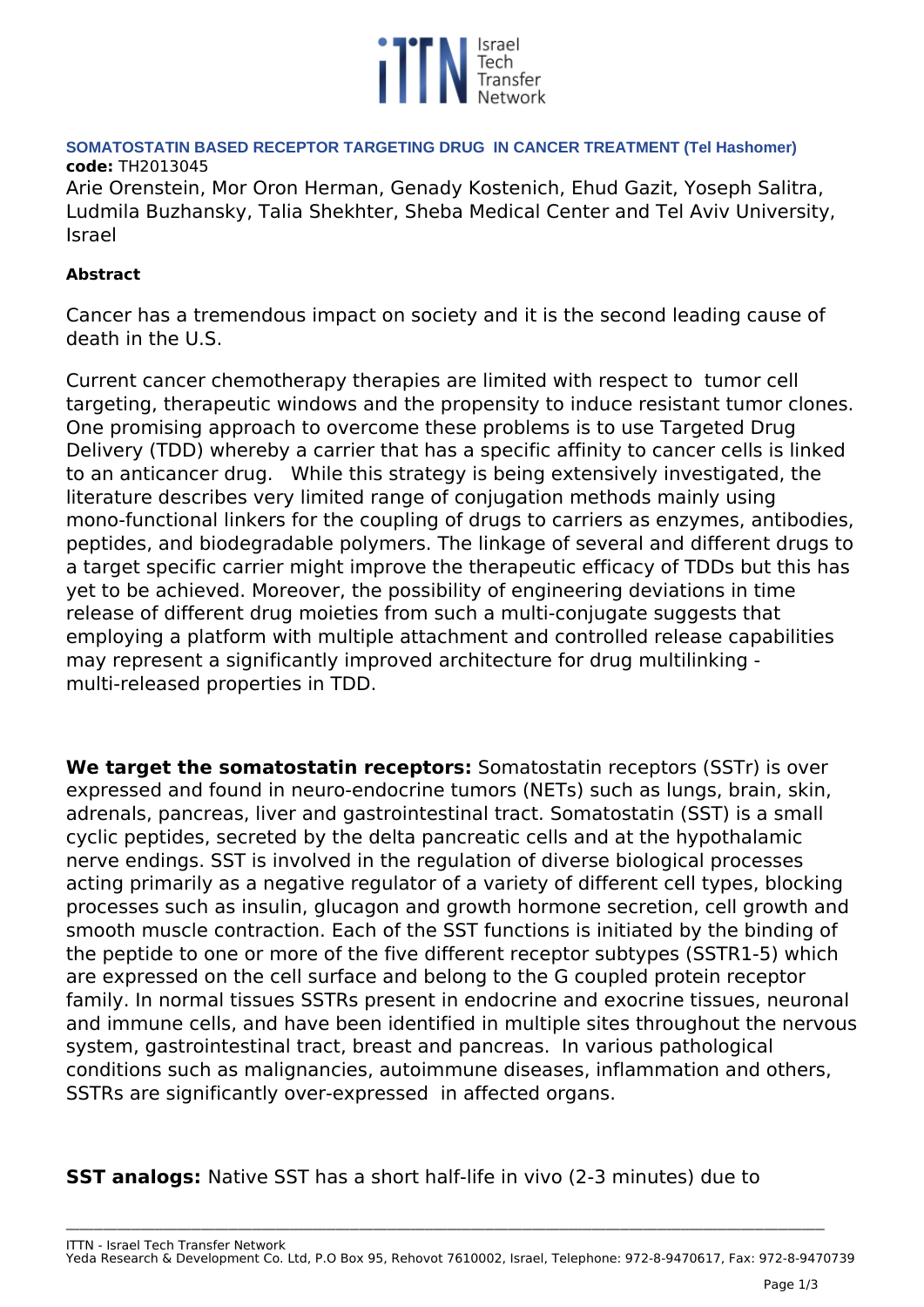

*enzymatic activity. Somatostatin analogs are the first class of receptor binding peptides having gained clinical applications. Long-lasting synthetic somatostatin analogs have been developed and introduced into clinical practice. In addition,*  **Nuclear Medicine based on SSTR tumor targeting were developed as well** 

### **The Need**

*Despite the progress in the development of SSTR analogs, there is still a need for improvement of the receptor targeting peptides by increasing the specific binding capacity to wider SSTR subtypes, prolonging binding and intracellular internalization processes and decreasing adverse effects on healthy tissues. These include the optimization of peptide analog properties e.g. receptor specificity and pharmacokinetics in order to obtain better selectivity of tumor and drug accumulation within tumor cells in comparison to normal tissues, especially to the critical organs such as liver, kidney and spleen. For example, the classical radioactive somatostatin analog DOTA-Tyr3-octreotide (DOTA-TOC) has relatively rapid clearance from the tumor and high uptake by kidney that makes it less safe and effective for radiotherapy.*

#### **The Technology**

*We have designed, tested and patented a novel family of SST analogs (PTR peptides) for tumor targeting applications using a proprietary backbone cyclization technology. A large number of derivatives were studied in vitro and in vivo, and one of them, (PTR 3207-86) labeled with a fluorescent moiety (FITC), showed very high tumor-targeting properties with no toxic effects. This leading compound displayed distinctive pharmacokinetic profile with clearance from the normal tissues while being accumulated in malignancies selectively. In mice xenografts models bearing human lung and colon carcinomas significant differences in fluorescence intensity between tumor and normal tissues were observed during the period from 24 to 72 hours after intravenous administration of the agent. Laser scanning microscopy revealed membrane binding with internalization of the agent into cancerous cells as well as in the peri- and intra-tumoral blood vessels.* 

## **We are developing the therapeutic platform for novel targeted chemotherapeutic conjugates for advanced cancer treatment based on somatostatin receptor specific drug delivery.**

*We have developed novel cancer targeting carriers - backbone cyclized somatostatin (SST) analogs (PTRs). A number of novel analogs were found to show*

*ITTN - Israel Tech Transfer Network Yeda Research & Development Co. Ltd, P.O Box 95, Rehovot 7610002, Israel, Telephone: 972-8-9470617, Fax: 972-8-9470739*

**\_\_\_\_\_\_\_\_\_\_\_\_\_\_\_\_\_\_\_\_\_\_\_\_\_\_\_\_\_\_\_\_\_\_\_\_\_\_\_\_\_\_\_\_\_\_\_\_\_\_\_\_\_\_\_\_\_\_\_\_\_\_\_\_\_\_\_\_\_\_\_\_\_\_\_\_\_\_\_\_\_\_\_\_\_\_\_\_\_\_\_\_\_\_\_\_\_\_\_\_\_\_\_\_\_\_\_\_\_\_\_\_\_\_\_\_\_\_\_\_\_\_\_\_\_\_\_\_\_\_\_\_\_\_\_\_\_\_\_\_\_\_\_\_\_\_\_\_\_\_\_\_\_\_\_\_\_\_\_\_\_\_\_**